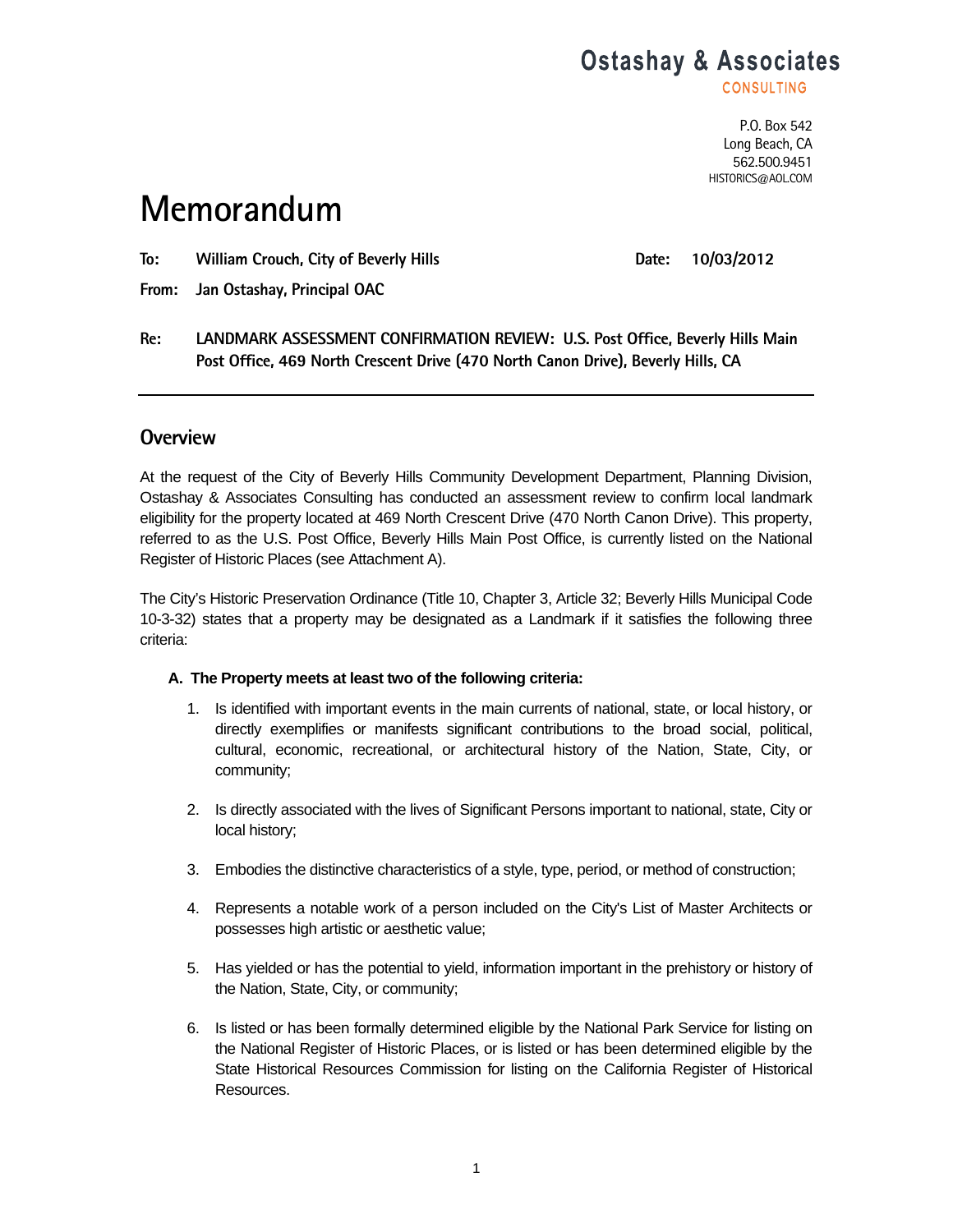#### **B. The property retains integrity from its Period of Significance.**

The proposed landmark retains integrity of location, design, setting, materials, workmanship, and association. Integrity shall be judged with reference to the particular criteria specified in subsection 10-3-3212 (A) of this section. A proposed Landmark's deferred maintenance, dilapidated condition, or illegal alterations shall not, on their own, be construed to equate to a loss of Integrity.

#### **C. The Property Has Historic Value.**

The proposed Landmark is of significant architectural value to the community, beyond its simple market value, and its designation as a Landmark is reasonable, appropriate, and necessary to promote, protect, and further the goals and purpose of this Article.

As part of the landmark assessment confirmation review, a brief context of information regarding the property has been provided followed by the application and evaluation of local significance for local designation consideration.

### **Background Information**

#### **US POST OFFICE, BEVERLY HILLS MAIN POST OFFICE**

Address: 469 North Crescent Drive (470 North Canon Drive) APN: 4343-009-902 National Register Info: 85000126; Listed: 1985 Significance: Architecture Period of Significance: 1932-1934 Architect: Ralph C. Flewelling; Allison & Allison, consulting architects

The site for the new post office was a parcel of land that had been purchased from the Pacific Electric Railway Company by the City of Beverly Hills as part of the master plan for the new civic center in 1930. The architect, Ralph C. Flewelling chose the Italian Renaissance Revival style for the building to complement City Hall, which had already been designed and was under construction directly across the street to the east. The building is composed of a series of one and two-story masses mostly capped with gable roofs fit with red clay tiles. The exterior wall surfaces are clad in slip covered Roman brick trimmed with natural colored terra cotta quoins. The coursework of the masonry is accented by indentations corresponding to the quoins. The building's north elevation fronting Santa Monica Boulevard was designed as the ceremonial entrance to the post office. This structure is an excellent example of the work of a prominent local architect, Ralph C. Flewelling, and is an unusually lavishly ornamented 1930s-era post office. Though Flewelling was not known for his use of Renaissance Revival styles, the Beverly Hills Post Office is a sophisticated and graceful Renaissance inspired building.

Because of its location and function, the structure played an important community planning role in the development and formation of the city's civic center. Construction of the post office began in earnest in 1932 with the corner stone being laid on November 15, 1933. The building facility opened to fanfare on April 28, 1934 with an elaborate dedication ceremony and celebration. The post office served as the hub for postal operations in the City until 1960 when the letter carrier operation was moved to an annex located at 325 North Maple Drive. After the move, the post office retained service of retail sales and post office boxes. At that time, the building underwent a major renovation, which included excavation to enlarge the basement, the infilling of skylights, and some interior modifications to the second floor.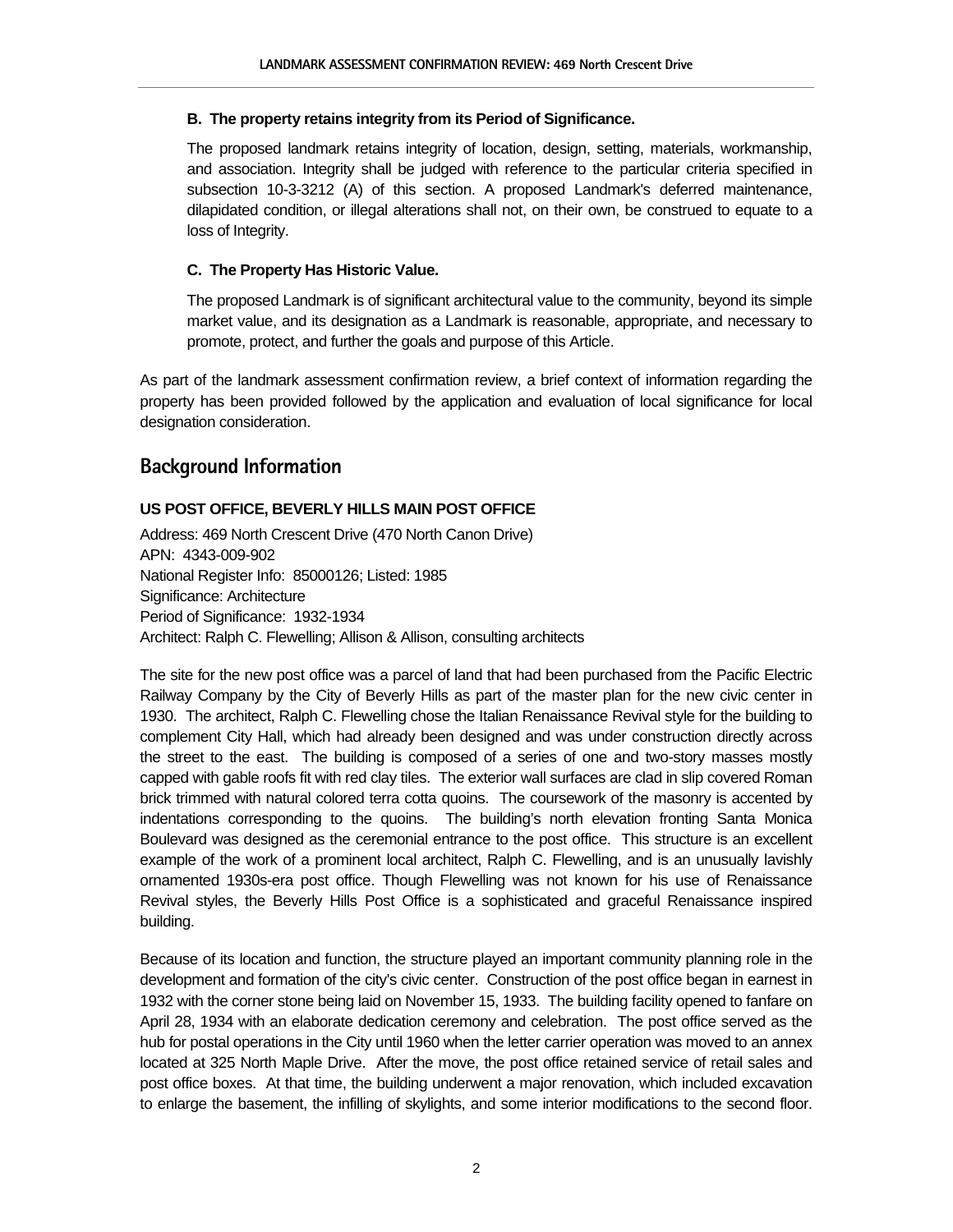The Crescent Drive post office continued to serve citizens until 1990 when construction of a new postal facility named the Beverly Hills Main Post Office at the site of the old Maple Drive annex was completed. Upon completion, almost all postal services moved to the new location and the Crescent Drive post office was declared excess by the U.S. Postal Service. When the structure was made available to various government agencies, the City of Beverly Hills purchased the property. The City then awarded the Beverly Hills Cultural Center Foundation (now known as the Wallis Annenberg Center for the Performing Arts), a long-term lease for the entire parcel, with the provision that the historic post office be rehabilitated and adaptively used to create a new cultural center for the performing arts. The post office building was officially closed in March 1999, and all remaining post office boxes were moved to the Beverly Hills Main Post Office on Maple Drive. Today, the original Beverly Hills main post office is undergoing in-kind restoration work with a new compatible performing arts theatre structure being constructed to the east of the historic building adjacent to Crescent Drive.

### **Local Significance Findings**

Pursuant to the City of Beverly Hills Historic Preservation Ordinance (Title 10, Chapter 3, Article 32; BHMC 10-3-32), this property satisfies the necessary requirements for local landmark designation. Beverly Hills Post Office is eligible under "significance" criterion A.1, for its pivotal role in community planning. The subject building was built in conjunction with the Beverly Hills City Hall, next door. Together, these buildings constitute the early formation of the City's civic center and provided context for the urban design of the City. The property also meets the "significance" criterion A.3, because it is an important extant example of post office architecture, especially for its idiosyncratic details of the Italian Renaissance Revival applied to a classic box shape structure. It is also recognized as an outstanding example of Renaissance Revival architecture. In addition, the property is eligible for local landmark listing under "significance" criteria A.4 as well since it was designed by master architect Ralph C. Flewelling with consulting master architects Allison & Allison. And finally, this property satisfies "significance" criteria A.6, as it has been formally listed on the National Register of Historic Places. As required, the original Beverly Hills Main Post Office building retains the historical integrity of location, materials, design, workmanship, setting, association, and feeling from its period of significance (1932- 1934), and, as evident, possesses exceptional significant architectural value to the community.



 **Figure 1, Source: Los Angeles Public Library**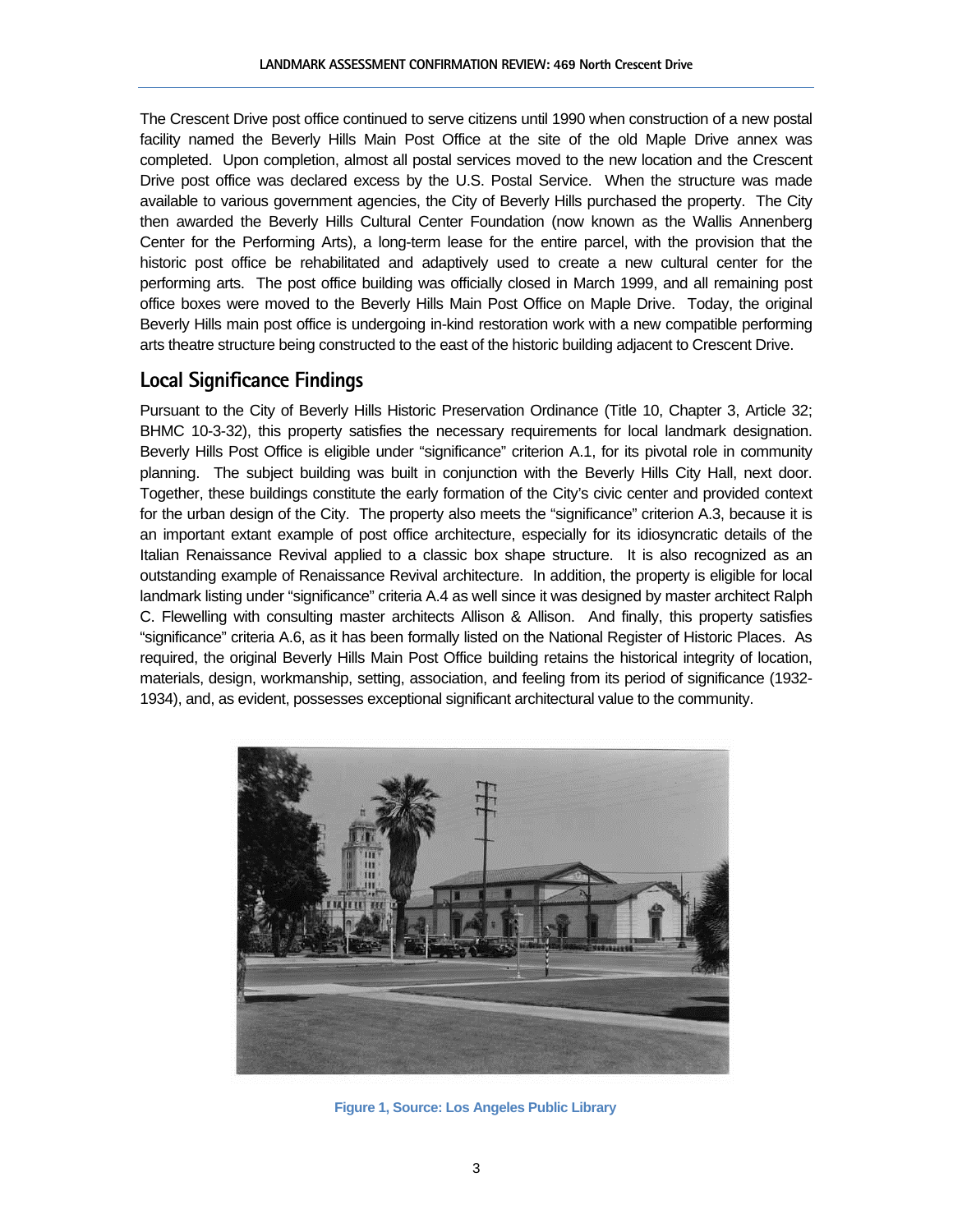## **ATTACHMENT A**

**National Register Form**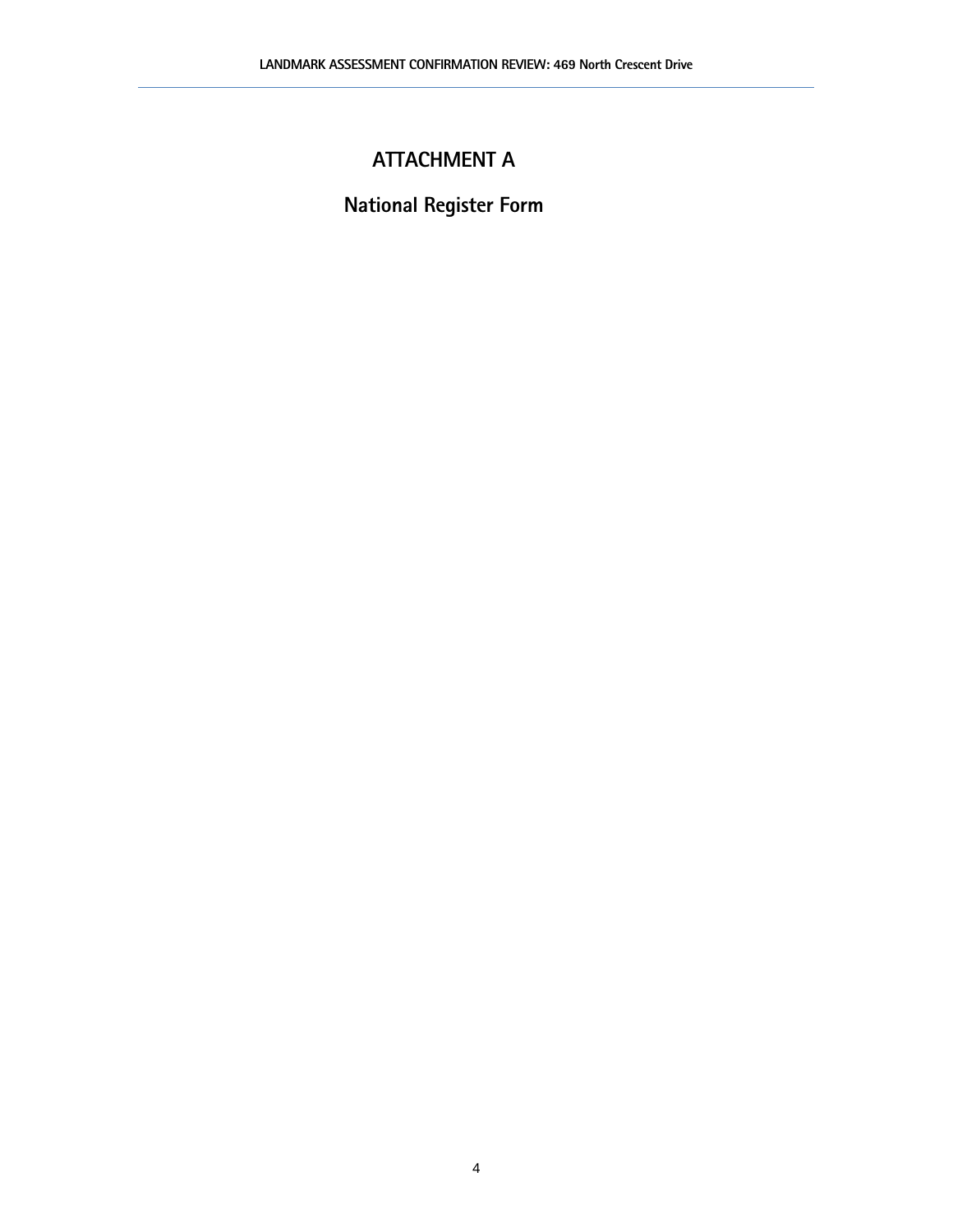Form No. 10-306 (Rev. 10-74)

| UNITED STATES DEPARTMENT OF THE INTERIOR |
|------------------------------------------|
| <b>NATIONAL PARK SERVICE</b>             |

## NATIONAL REGISTER OF HISTORIC PLACES **INVENTORY -- NOMINATION FORM**

|               | FOR NPS USE ONLY      |           |  |  |
|---------------|-----------------------|-----------|--|--|
|               |                       |           |  |  |
|               | RECEIVED NOV 2 7 1984 |           |  |  |
|               |                       |           |  |  |
|               |                       | AN 111985 |  |  |
| DATE ENTERED. |                       |           |  |  |

FOR FEDERAL PROPERTIES

#### SEE INSTRUCTIONS IN HOW TO COMPLETE NATIONAL REGISTER FORMS TYPE ALL ENTRIES -- COMPLETE APPLICABLE SECTIONS

| <b>NAME</b>                                            |                                                       |                                                                 |                                       |
|--------------------------------------------------------|-------------------------------------------------------|-----------------------------------------------------------------|---------------------------------------|
| <b>HISTORIC</b><br>U.S. Post Office                    |                                                       |                                                                 |                                       |
| <b>AND/OR COMMON</b>                                   |                                                       |                                                                 |                                       |
| Beverly Hills Main Post Office                         |                                                       |                                                                 |                                       |
| <b>2 LOCATION</b>                                      |                                                       |                                                                 |                                       |
| <b>STREET &amp; NUMBER</b><br>469 North Crescent Drive |                                                       | <b>NA NOT FOR PUBLICATION</b>                                   |                                       |
| CITY, TOWN<br><b>Beverly Hills</b>                     |                                                       | <b>CONGRESSIONAL DISTRICT</b><br>23                             |                                       |
| $\mathring{\mathsf{C}}$ alifornia                      | <b>NA</b> VICINITY OF<br>$^{c}$ $^{06}$               | <b>COUNTY</b><br>Los Angeles                                    | $^{c_0b}57$                           |
| <b>8 CLASSIFICATION</b>                                |                                                       |                                                                 |                                       |
| <b>CATEGORY</b>                                        |                                                       |                                                                 |                                       |
| <b>OWNERSHIP</b><br>$X_{\text{pUBLIC}}$<br>_DISTRICT   | <b>STATUS</b><br>$\underline{x}_{\text{occupieD}}$    | <b>_AGRICULTURE</b>                                             | <b>PRESENT USE</b><br><b>__MUSEUM</b> |
| $-BULDING(S)$<br>_PRIVATE                              | <b>__UNOCCUPIED</b>                                   | <b>__COMMERCIAL</b>                                             | $R$ PARK                              |
| STRUCTURE<br>$\_$ BOTH                                 | <b>WORK IN PROGRESS</b>                               | <b>LEDUCATIONAL</b>                                             | -PRIVATE RESIDENCE                    |
| $\equiv$ SITE                                          | <b>PUBLIC ACQUISITION</b><br><b>ACCESSIBLE</b>        | _ENTERTAINMENT                                                  | _RELIGIOUS                            |
| NA <sub>IN</sub> PROCESS<br>$-$ OBJECT                 | -YES: RESTRICTED                                      | X_GOVERNMENT                                                    | __SCIENTIFIC                          |
| <b>LBEING CONSIDERED</b><br>X Thematic                 | X YES: UNRESTRICTED                                   | INDUSTRIAL                                                      | <b>_TRANSPORTATION</b>                |
| Group                                                  | __NO                                                  | __MILITARY                                                      | $\_$ OTHER:                           |
| <b>STREET &amp; NUMBER</b><br>850 Cherry Avenue        | U.S. Postal Service, Western Regional Office          |                                                                 |                                       |
| CITY. TOWN                                             |                                                       | <b>STATE</b>                                                    |                                       |
| San Bruno                                              | <b>NA</b> VICINITY OF                                 | California                                                      |                                       |
| <b>LOCATION OF LEGAL DESCRIPTION</b>                   |                                                       |                                                                 |                                       |
| COURTHOUSE.<br>REGISTRY OF DEEDS, ETC.                 | Los Angeles County Recorder                           |                                                                 |                                       |
| <b>STREET &amp; NUMBER</b>                             | 277 North Broadway                                    |                                                                 |                                       |
| CITY. TOWN                                             | Los Angeles,                                          | <b>STATE</b><br>California                                      |                                       |
|                                                        | REPRESENTATION IN EXISTING SURVEYS                    |                                                                 |                                       |
| <b>TITLE</b>                                           | (published by Peregrine Smith, Inc., Salt Lake City). | A Guide to Architecture in Los Angeles and Southern California, |                                       |
| DATE<br>1977                                           |                                                       | -FEDERAL STATE COUNTY X LOCAL                                   |                                       |
| <b>DEPOSITORY FOR</b><br><b>SURVEY RECORDS</b>         | C/o Dr. David Gebhard, Department of Art History      |                                                                 |                                       |
| CITY. TOWN                                             | University of California                              | <b>STATE</b>                                                    |                                       |
| Santa Barbara                                          |                                                       | California                                                      |                                       |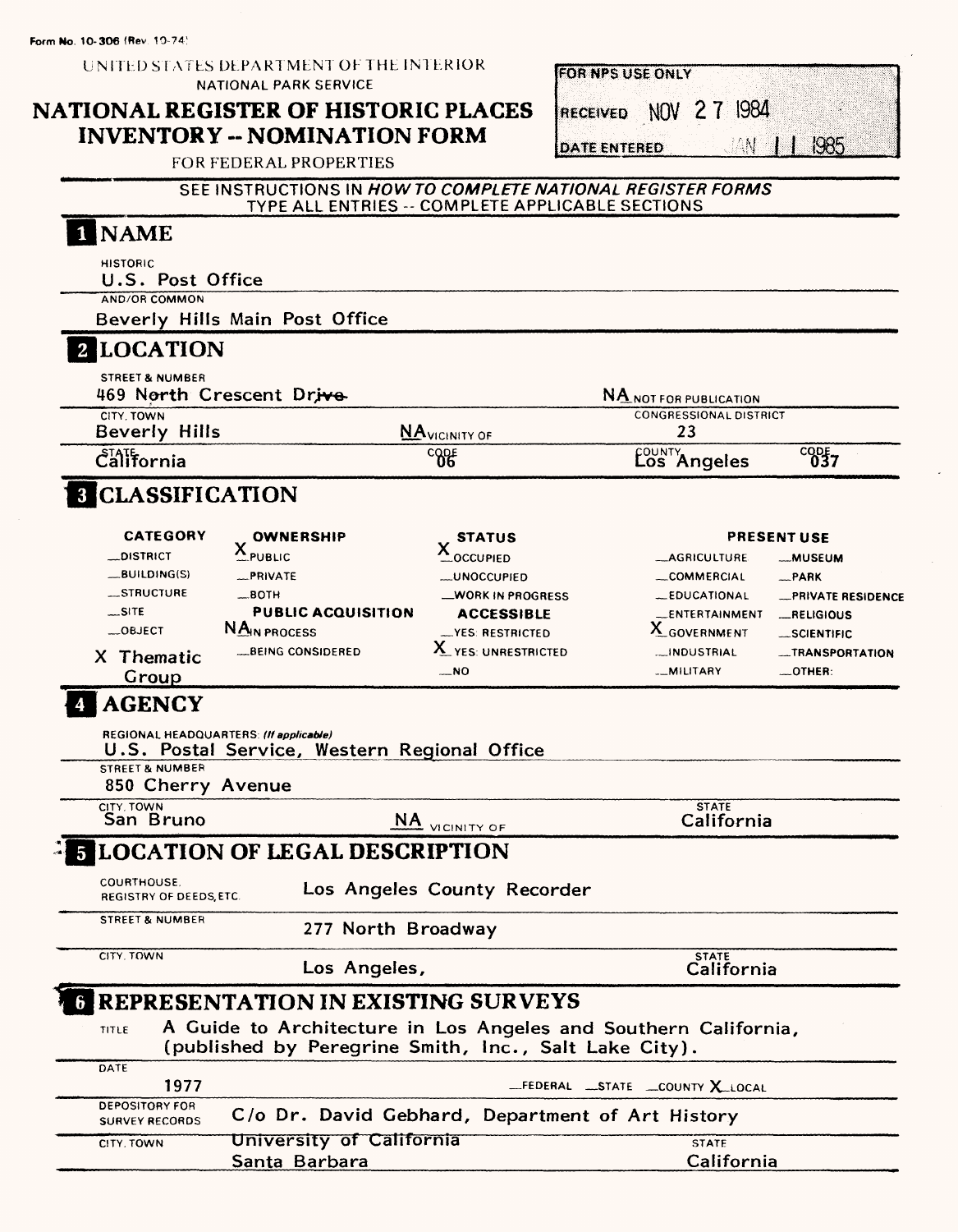

| X_EXCELLENT<br><b>X_ORIGINAL SITE</b><br>__UNALTERED<br>DETERIORATED<br>date NA<br>$-MOVED$<br>XALTERED<br>__RUINS<br>$$ GOOD<br><b>UNEXPOSED</b><br>$-FAIR$ | <b>CONDITION</b> | <b>CHECK ONE</b> | <b>CHECK ONE</b> |  |
|--------------------------------------------------------------------------------------------------------------------------------------------------------------|------------------|------------------|------------------|--|
|                                                                                                                                                              |                  |                  |                  |  |

DESCRIBE THE PRESENT AND ORIGINAL (IF KNOWN) PHYSICAL APPEARANCE

The Beverly Hills Main Post Office is a textbook example of the Renaissance Revival style. The front elevation is marked by alternately arched and triangle-pedimented windows, and a rusticated terracotta beltcourse and quoining. The lobby is finished with marble veneer, and has a verde marble floor. Several Treasury Section of Fine Arts murals are placed in the public lobby.

#### LOCAL CONTEXT

Beverly Hills is an incorporated city of 32,000 located in the western portion of Los Angeles County. Famous worldwide as a wealthy residential enclave within the Los Angeles metropolis, the city was founded by the Rodeo Land and Water Company as "City for the Swell" and incorporated in 1914.

Will Rogers, in a 1930 letter to Secretary of the Treasury Andrew Mellon, asked for a new Beverly Hills post office, as "...we are getting a lot of mail out here now, and they are handling it in a tent". Whatever real impact his request had, he is locally credited with winning the new facility from Washington, D.C.

Directly east of the post office site is the Beverly Hills City Hall- a classic Spanish Renaissance structure built in 1932 and designed by William J. Gage in a magnificent style not typical of those Depression-era days.

No known archaeologic resources exist within or adjacent to the subject property. Subsurface investigation or additional research does not appear justified.

Information concerning use of the subject site prior to the post office was not available.

#### PHYSCIAL APPEARANCE

This building is an outstanding example of Renaissance Revival (1840-1890), although constructed in 1933. The main elevation includes a partial second story containing functional support areas and lobby clerestory. A single-story workroom wing is perpendicular to this main element. There is a large basement below the workroom wing.

Constructed of poured concrete with Roman brick and terracotta facing, the building is finished throughout in marble veneer and plaster. The public lobby is floored with black and verde gree marble. Lobby walls are beige marble veneer capped by an ornamental plaster cornice. A full vaulted ceiling crowns the public lobby area. The postmaster's office is panelled in walnut.

Special features of the exterior include:

- o Rusticated terracotta quoins and beltcourse;
- o Architrave trimmed entries and windows with pedimented and segmental frontispieces; and
- o Multiiight window sashes.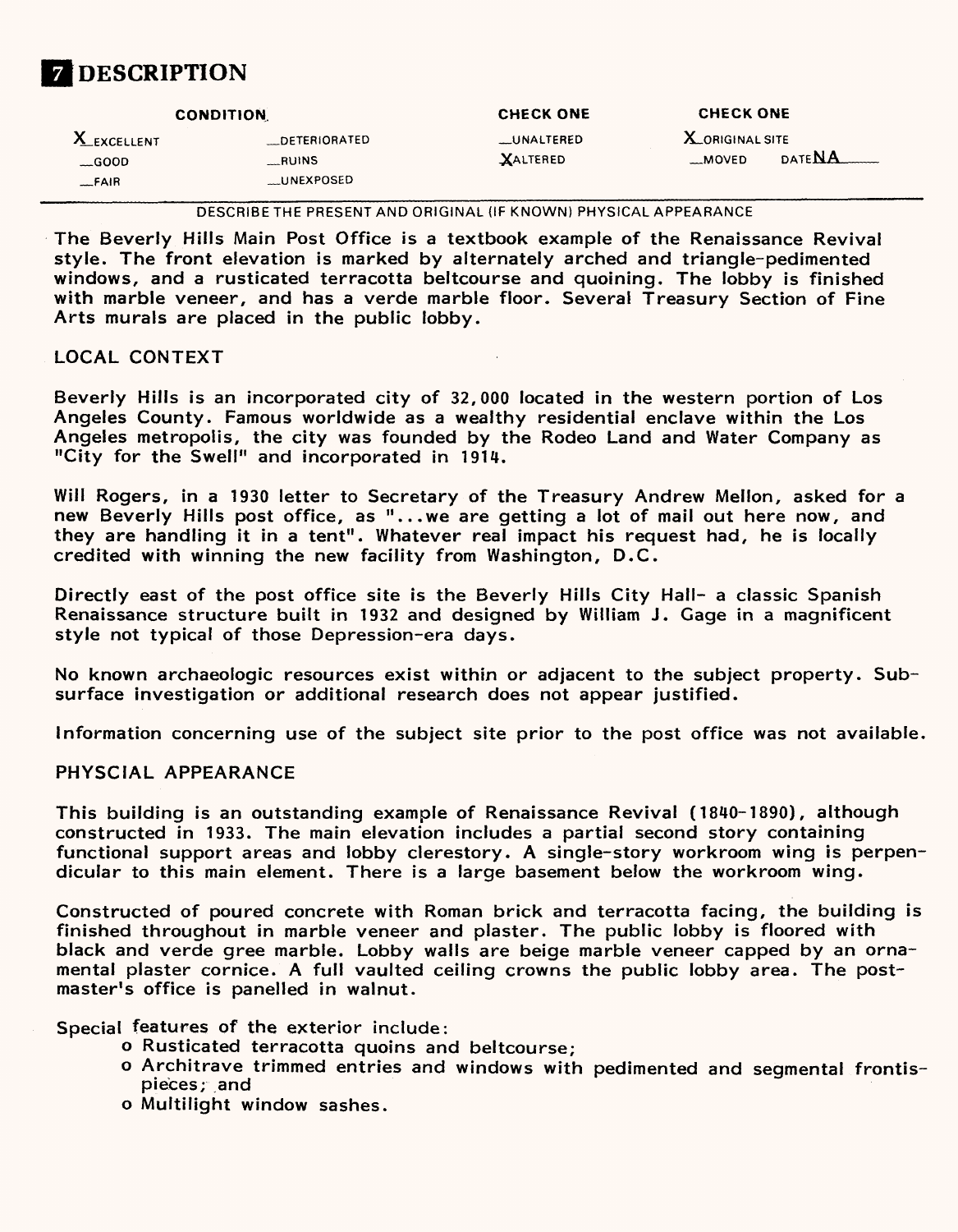#### UNITED STATES DEPARTMENT OF THE INTERIOR NATIONAL PARK SERVICE

## **NATIONAL REGISTER OF HISTORIC PLACES INVENTORY -- NOMINATION FORM**

|                 | FOR NPS USE ONLY    |  |  |  |  |  |
|-----------------|---------------------|--|--|--|--|--|
| <b>RECEIVED</b> |                     |  |  |  |  |  |
|                 |                     |  |  |  |  |  |
|                 | <b>DATE ENTERED</b> |  |  |  |  |  |

CONTINUATION SHEET Beverly Hills MPO ITEM NUMBER 7, 8 PAGE one

## $\frac{1 \text{ tem}}{8}$   $\frac{#7}{8}$

Smaller, square windows of the upper story.

#### ALTERATIONS

The exterior service courtyard was renovated in the late 1960s. Additional land between Burton Way and the original site has been converted to a public parking area for postal customer convenience.

#### Item #8

the same point in time, and in compatible architectural styles. Their relative locations and landscaping create a Civic Center, and sense of place for the entire downtown area.

#### ART

The murals in the lobby of the Beverly Hills Main Post Office are not individually significant as art. They are important, however, as examples of the style and accepted iconology of murals produced for post offices in California in general. Too, the murals derive most of their meaning from their Southern California context, and would suffer if moved from their original location.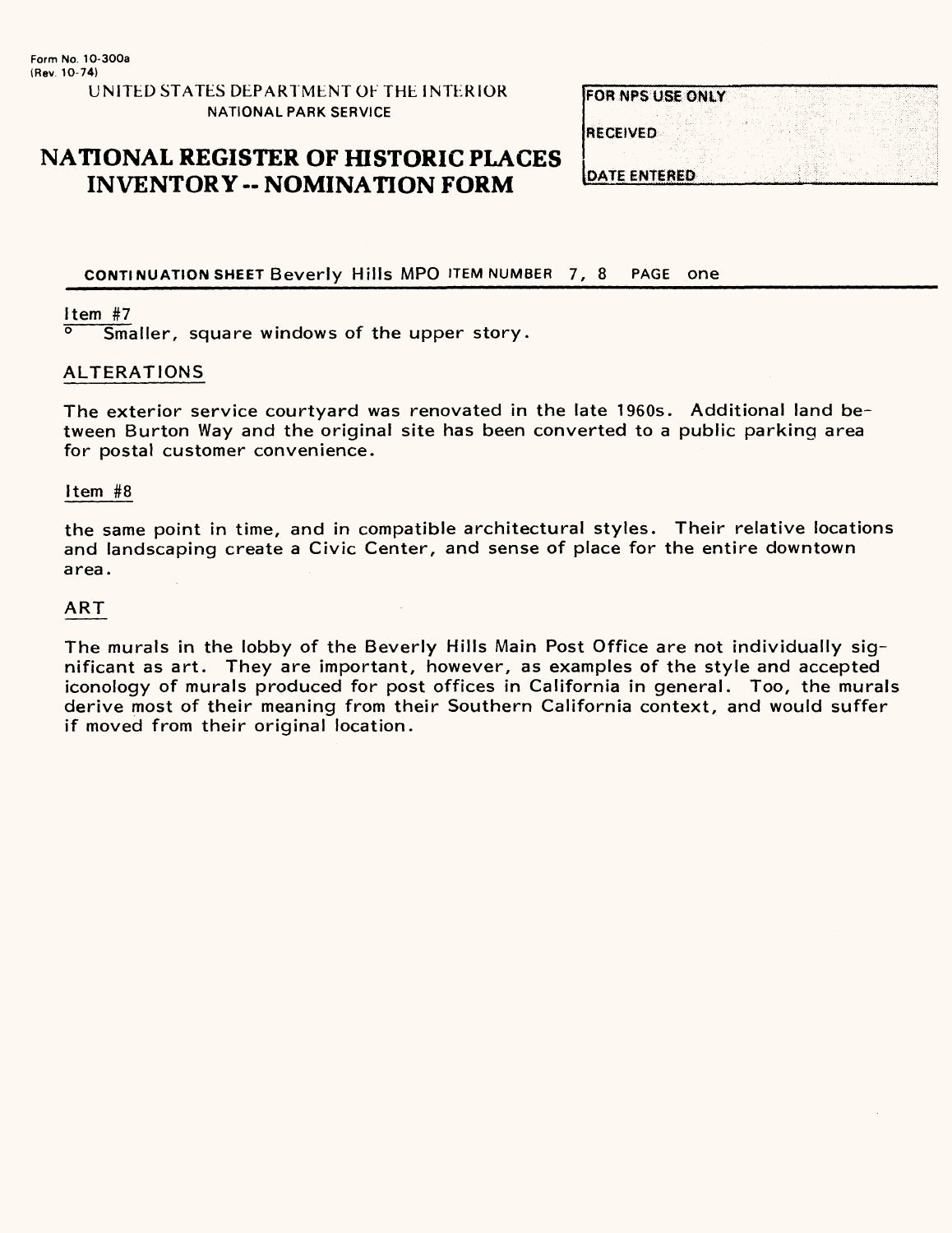

| <b>PERIOD</b>         |                            | AREAS OF SIGNIFICANCE -- CHECK AND JUSTIFY BELOW |                        |                                  |
|-----------------------|----------------------------|--------------------------------------------------|------------------------|----------------------------------|
| <b>_PREHISTORIC</b>   | _ARCHEOLOGY-PREHISTORIC    | <b>X</b> COMMUNITY PLANNING                      | LANDSCAPE ARCHITECTURE | <b>RELIGION</b>                  |
| $-1400-1499$          | <b>ARCHEOLOGY-HISTORIC</b> | CONSERVATION                                     | $\mathsf{LAW}$         | <b>SCIENCE</b>                   |
| $-1500 - 1599$        | <b>AGRICULTURE</b>         | ECONOMICS                                        | LITERATURE             | SCULPTURE                        |
| $-1600 - 1699$        | <b>XARCHITECTURE</b>       | <b>FDUCATION</b>                                 | MILITARY               | SOCIAL/HUMANITARIAN              |
| $-1700-1799$          | <b>XART</b>                | ENGINEERING                                      | MUSIC                  | $$ THEATER                       |
| _1800-1899            | __COMMERCE                 | EXPLORATION/SETTLEMENT                           | PHILOSOPHY             | __TRANSPORTATION                 |
| $\mathbf{X}_{1900}$ . | COMMUNICATIONS             | INDUSTRY                                         | POLITICS/GOVERNMENT    | OTHER (SPECIFY)                  |
|                       |                            | __INVENTION                                      |                        |                                  |
|                       |                            |                                                  |                        |                                  |
|                       |                            |                                                  |                        | Ralph C. Flewelling; Allison and |

|                           |                                                  | Raiph C. Fleweiling; Allison and |
|---------------------------|--------------------------------------------------|----------------------------------|
| SPECIFIC DATES See below. | BUILDER/ARCHITECT Allison, Consulting Architects |                                  |
|                           |                                                  |                                  |

STATEMENT OF SIGNIFICANCE (Site acquired April, 1932; occupied April, 1934.)

This building is an excellant example of the work of a prominent local architect, Ralph C. Flewelling, and is an unusually lavishly ornamented 1930s-era post office. Though Flewelling was not known for his use of Renaissance Revival styles, the Beverly Hills Post Office is a sophisticated and graceful Renaissance building. The structure also plays an important urban design role in the city's civic center.

#### **ARCHITECTURE**

Flewelling was a locally prominent and prolific architect. Aliison and Allison was a prominent Los Angeles architectural office from the late teens through the 1930s. They specialized in school architecture, and much of Ralph C. Flewelling's early work with the firm was involved with schools and universities. He designed UCLA's Women's Gymnasium in1932, and USC's Art and Architecure Building in 1931. Most of these early designs were in the Northern Italian Romanesque style, although the architect later designed International Style and Renaissance Revival buildings with equal ease. He later formed his own office in Los Angeles: "Ralph C. Flewelling and Associates, Architects".

The Renaissance Revival styling of this building is important in the context of the architect's work: it is the only known example of Renaissance Revival he designed.

As per National Register Criteion C, the structure contains high artistic values as a successful interpretation of early Italian Renaissance forms and detailing. Considering the limitations imposed by post office operational requirements, the overall volumetric massing is exceptionally elegant.

The building is an important example of the post office as a type; especially in its idiosyncratic use of the Renaissance Revival applied to a classic box. Federal design tended toward conservatism and this tendency is expressed in this building. Finally, this building is significant as an example of the second type of post office considered in this report, as described in the cover document.

#### COMMUNITY PLANNING

The Beverly Hills Main Post Office takes on significance in the urban design of the city when considered in relation to the Beverly Hills City Hall directly across the street to the east of the post office. The two buildings were constructed essentially at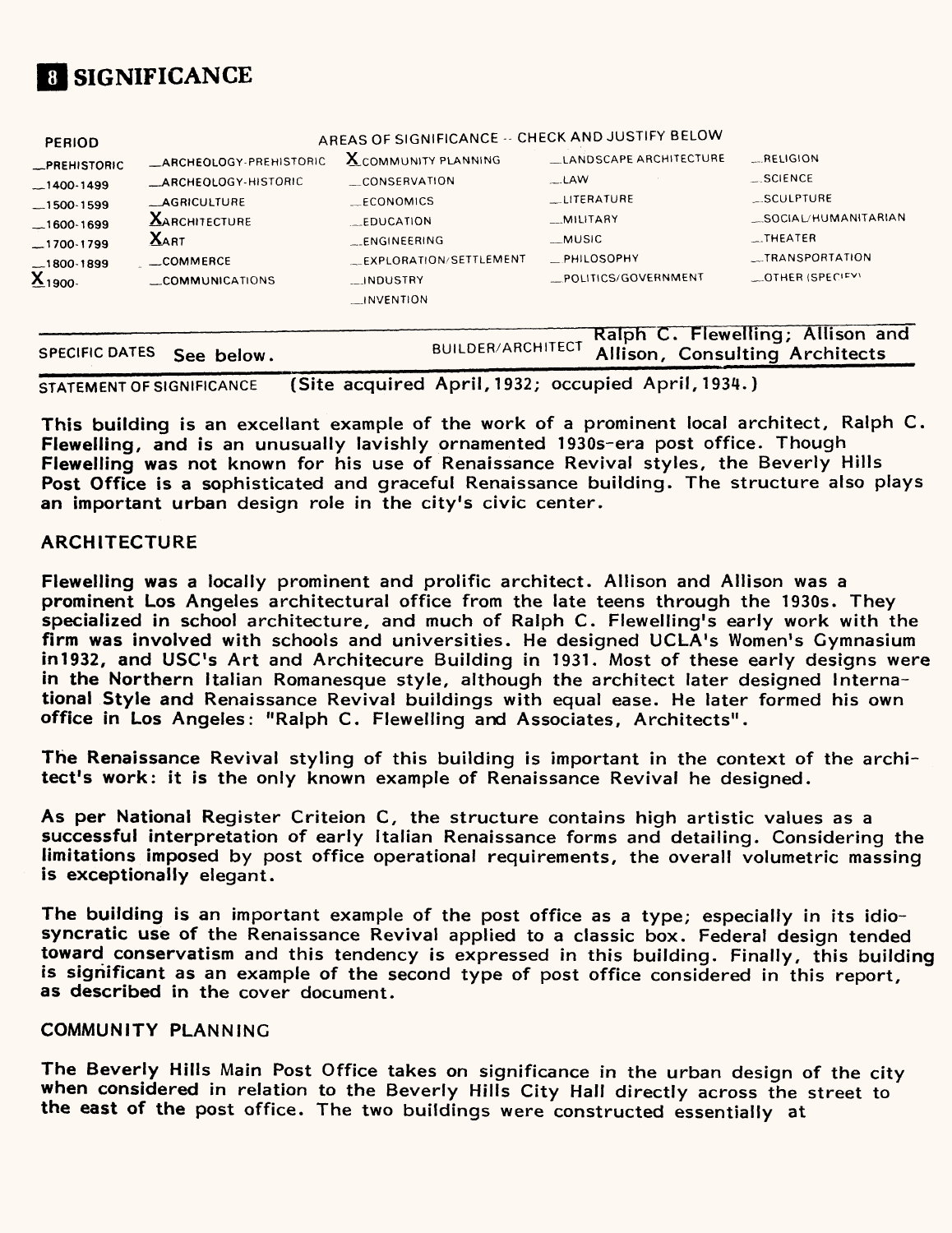## **C MAJOR BIBLIOGRAPHICAL REFERENCES**

Allison and Allison, "U.S. Post Office Buildings", Architectural Record, Vol. 72, Sept. 1932; Morros, Irving F., "Recent Architecture of Allison and Allison", Architect and Engineer, Vol. 191, Dec. 1952; "Office of Ralph C. Flewelling and Associates, Architects", Pencil Points, Vol. 28, Aug. 1947; Hamlin, T.F., "Prize-Winning Buildings of 1931", Architectural Record, Vol. 71, Jan. 1932.

# **LOGEOGRAPHICAL DATA**

ACREAGE OF NOMINATED PROPERTY UTM REFERENCES

|      |                             | .               |        |                     |                 |
|------|-----------------------------|-----------------|--------|---------------------|-----------------|
| ZONE | EASTING                     | <b>NORTHING</b> | ZONE   | <b>STING</b><br>545 | <b>NORTHING</b> |
|      |                             |                 | $\sim$ |                     |                 |
|      | VEDDAL ROUNDARY DECORDITION |                 |        |                     |                 |

VERBAL BOUNDARY DESCRIPTION

The site is located on a portion of the Rancho Rodeo de Las Aquas, portion of Block D, portion of Lot A; Los Angeles County Assessor Map Book 4343, page 9, parcel 902. The triangular site has a frontage of approximately 312' along Santa Monica Boulevard, 220' along Crescent Drive, and 385' along the southern property line.

| <b>STATE</b>               |                                                                                                                                         | CODE        | COUNTY                                             | CODE                                                                                                                          |
|----------------------------|-----------------------------------------------------------------------------------------------------------------------------------------|-------------|----------------------------------------------------|-------------------------------------------------------------------------------------------------------------------------------|
| <b>NA</b>                  |                                                                                                                                         | <b>NA</b>   | <b>NA</b>                                          | ΝA                                                                                                                            |
| <b>STATE</b><br><b>NA</b>  |                                                                                                                                         | <b>CODE</b> | COUNTY<br>ΝA                                       | CODE<br><b>NA</b>                                                                                                             |
|                            | <b>IT FORM PREPARED BY</b>                                                                                                              |             |                                                    |                                                                                                                               |
| NAME / TITLE               |                                                                                                                                         |             |                                                    |                                                                                                                               |
|                            | Doug Robertson, Planner                                                                                                                 |             |                                                    |                                                                                                                               |
| ORGANIZATION               |                                                                                                                                         |             |                                                    | DATE                                                                                                                          |
|                            | Beland/Associates, Inc.                                                                                                                 |             |                                                    | April 27, 1984                                                                                                                |
| <b>STREET &amp; NUMBER</b> | 16 S. Oakland Avenue, Suite 204                                                                                                         |             |                                                    | <b>TELEPHONE</b>                                                                                                              |
|                            |                                                                                                                                         |             |                                                    | $(818)796 - 8093$                                                                                                             |
| <b>Pasadena</b>            |                                                                                                                                         |             |                                                    | STATE<br>California                                                                                                           |
|                            | <b>IZ CERTIFICATION OF NOMINATION</b>                                                                                                   |             | STATE HISTORIC PRESERVATION OFFICER RECOMMENDATION |                                                                                                                               |
|                            | $YES$ <sub>___</sub>                                                                                                                    |             | $NO_{\text{max}}$                                  | $NOTE$                                                                                                                        |
|                            |                                                                                                                                         |             |                                                    | STATE HISTORIC PRESERVATION OFFICER SIGNATURE                                                                                 |
|                            |                                                                                                                                         |             |                                                    | In compliance with Executive Order 11593, I hereby nominate this property to the National Register, certifying that the State |
|                            |                                                                                                                                         |             |                                                    | Historic Preservation Officer has been allowed 90 days in which to present the nomination to the State Review Board and to    |
|                            | evaluate its significance. The evaluated level of significance is ____National ____State ____Local.<br>FEDERAL REPRESENTATIVE SIGNATURE |             |                                                    |                                                                                                                               |
| TITLE                      |                                                                                                                                         |             |                                                    | <b>DATE</b>                                                                                                                   |
| <b>FOR NPS USE ONLY</b>    |                                                                                                                                         |             |                                                    |                                                                                                                               |
|                            | <b>I HEREBY CERTIFY THAT THIS PROPERTY IS INCLUDED IN THE NATIONAL REGISTER</b>                                                         |             |                                                    |                                                                                                                               |
|                            |                                                                                                                                         |             |                                                    |                                                                                                                               |
|                            | DIRECTOR, OFFICE OF ARCHEOLOGY AND HISTORIC PRESERVATION                                                                                |             |                                                    | DATE                                                                                                                          |